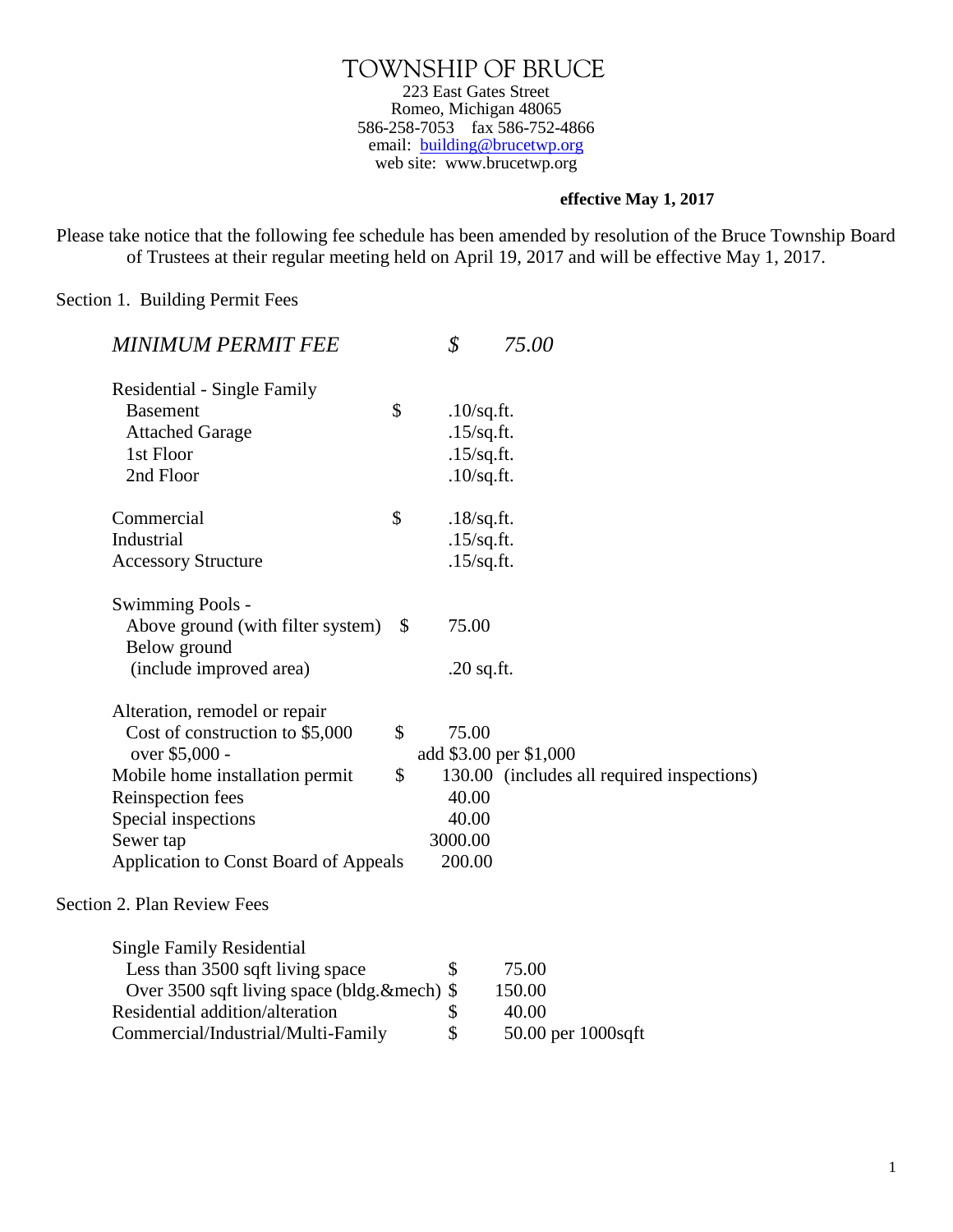## Section 3. Plumbing Permit Fees

| <b>BASE FEE</b>                                                           |                        | \$      | 50.00  |
|---------------------------------------------------------------------------|------------------------|---------|--------|
| Building drain (inside building)                                          |                        |         | 15.00  |
| Footing drain (outside building)                                          |                        |         | 15.00  |
| Water distribution system                                                 | $\frac{3}{4}$          | \$12.00 |        |
|                                                                           | $1"$ \$15.00           |         |        |
|                                                                           | $1\frac{1}{2}$ \$26.00 |         |        |
|                                                                           | $2"$ & up \$52.00      |         |        |
| Stacks / vents                                                            |                        |         | 7.00   |
| Plumbing fixture                                                          |                        |         | 5.00   |
| Water heater                                                              |                        |         | 8.00   |
| Sump pump                                                                 |                        |         | 10.00  |
| Floor drain trap                                                          |                        |         | 5.00   |
| Hose bibb                                                                 |                        |         | 5.00   |
| Dishwasher connection                                                     |                        |         | 5.00   |
| Water softener                                                            |                        |         | 10.00  |
| Washer                                                                    |                        |         | 5.00   |
| Humidifier                                                                |                        |         | 5.00   |
| Ice maker unit                                                            |                        |         | 5.00   |
| Garbage disposal                                                          |                        |         | 5.00   |
| Grease trap                                                               |                        |         | 5.00   |
| Catch basin / manhole                                                     |                        |         | 15.00  |
| Sewer ejector / pump                                                      |                        |         | 10.00  |
| <b>Backflow</b> preventor                                                 |                        |         | 10.00  |
| Underground inspection (separate from rough)                              |                        |         | 30.00  |
| Reinspection fees                                                         |                        |         | 40.00  |
| Special inspections                                                       |                        |         | 40.00  |
|                                                                           |                        |         |        |
| Section 4. Mechanical Permit Fees                                         |                        |         |        |
| <b>BASE FEE</b>                                                           |                        | \$      | 50.00  |
|                                                                           |                        |         |        |
| Furnace - w/ class B chimney                                              |                        |         | 40.00  |
| up to $10,000$ BTU<br>10,000 BTU & over                                   |                        |         | 50.00  |
|                                                                           |                        |         | 40.00  |
| Geothermal system                                                         |                        |         | 20.00  |
| Flue and/or vent damper                                                   |                        |         |        |
| Fireplace w/ chimney – wood or gas,<br>fireplace stoves & add-on furnaces |                        |         | 40.00  |
|                                                                           |                        |         |        |
| Chimney - Class A factory built -                                         |                        |         | 32.00  |
| includes breeching $&$ combustion                                         |                        |         | 10.00  |
| Gas piping (each outlet)<br><b>Water Heater</b>                           |                        |         |        |
| Solar equipment & tank -                                                  |                        |         | 10.00  |
|                                                                           |                        |         |        |
| each panel; piping fee included                                           |                        |         | 40.00  |
| Air conditioning, refrigeration $&$ heat pumps                            |                        |         |        |
| under 15 HP AC                                                            |                        |         | 35.00  |
| to 5 HP split system                                                      |                        |         | 45.00  |
| 5 HP & over split system                                                  |                        |         | 55.00  |
| evaporator coils                                                          |                        |         | 40.00  |
| Chiller                                                                   |                        |         | 100.00 |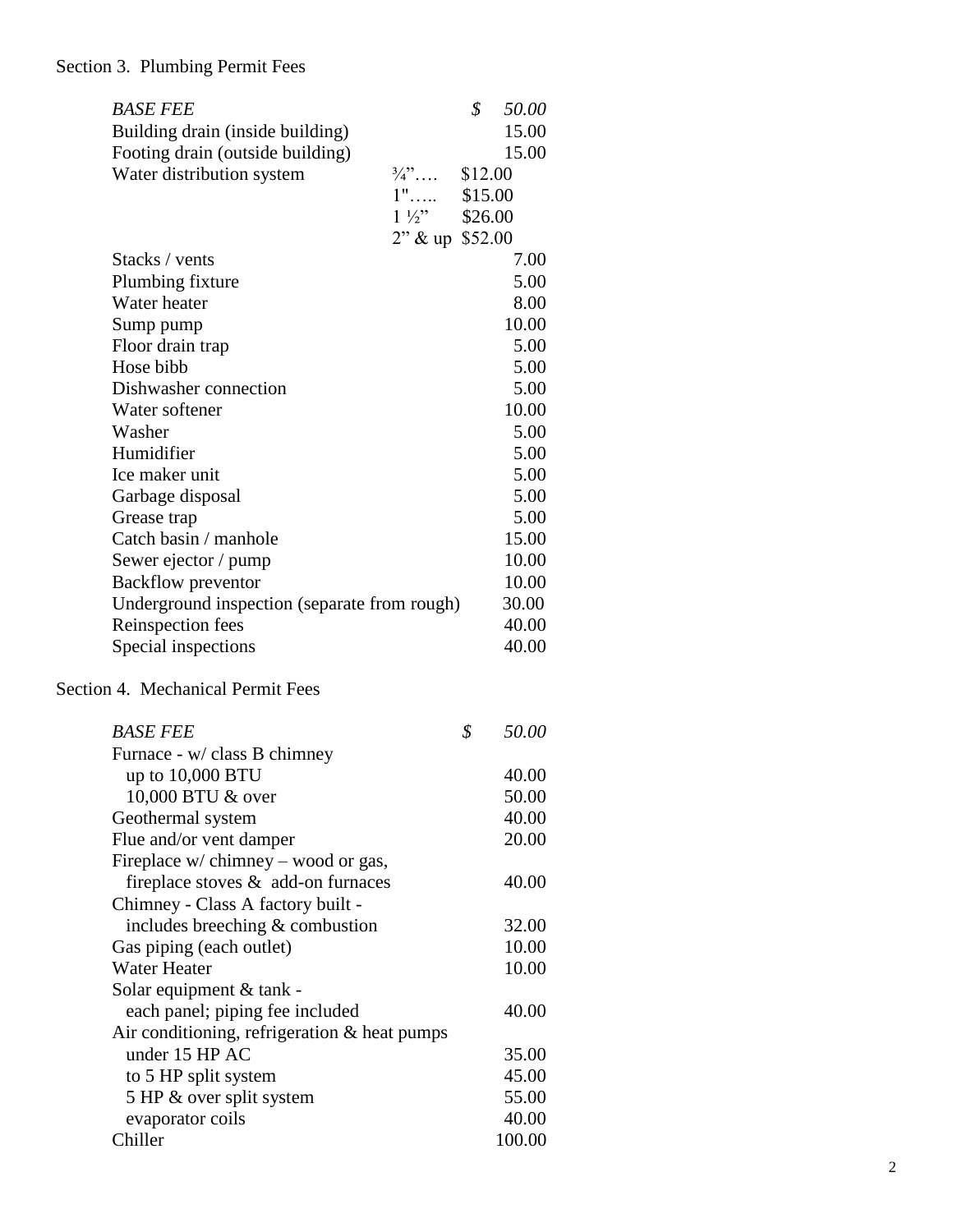| Compressor<br>15 HP to 50 HP<br>45.00<br>51 HP & over<br>78.00<br>Air handlers, ventilation $&$ exhaust fans<br>under 1,500 CFM<br>10.00<br>1,501 to 10,000 CFM<br>32.00<br>10,001 CFM & over<br>65.00<br>20.00<br>Heat recovery units or thru the wall fan coil vents<br>Unit heaters<br>45.00<br>Ducts, insulation, piping, fire suppression systems<br>based on bid price<br>under \$3,000<br>40.00<br>\$3,001 to \$8,000<br>54.00<br>8,001 to 11,000<br>65.00<br>11,001 to 15,000<br>78.00<br>15,001 & over<br>above rate $+$ \$20.00each \$3,000 over<br>Hydronic boiler class B<br>under 250,000 BTU<br>40.00<br>250,001 BTU & over<br>52.00<br>Hydro-distribution – each unit<br>28.00<br>Electronic air cleaner w/washer<br>28.00<br>Tanks $-$<br>20.00<br>under 276 gallons<br>277 gal. to 550 gal.<br>25.00<br>over 551 gallons<br>35.00<br>Underground (separate from rough)<br>30.00<br>Reinspection fees<br>40.00<br>Special inspections<br>40.00<br>Section 5. Electrical Inspection Fees<br>\$50.00<br><b>BASE FEE</b><br>Service<br>20.00<br>to 200 amp<br>201 amp to 600 amp<br>25.00<br>601 amp to 800 amp<br>30.00<br>40.00<br>over 801 amp<br>Temporary service<br>35.00<br>Circuits (each)<br>5.00<br>Lighting fixtures<br>first 50<br>20.00<br>each additional 50<br>8.00 | Cooling towers | 45.00 |
|-------------------------------------------------------------------------------------------------------------------------------------------------------------------------------------------------------------------------------------------------------------------------------------------------------------------------------------------------------------------------------------------------------------------------------------------------------------------------------------------------------------------------------------------------------------------------------------------------------------------------------------------------------------------------------------------------------------------------------------------------------------------------------------------------------------------------------------------------------------------------------------------------------------------------------------------------------------------------------------------------------------------------------------------------------------------------------------------------------------------------------------------------------------------------------------------------------------------------------------------------------------------------------------------------|----------------|-------|
|                                                                                                                                                                                                                                                                                                                                                                                                                                                                                                                                                                                                                                                                                                                                                                                                                                                                                                                                                                                                                                                                                                                                                                                                                                                                                                 |                |       |
|                                                                                                                                                                                                                                                                                                                                                                                                                                                                                                                                                                                                                                                                                                                                                                                                                                                                                                                                                                                                                                                                                                                                                                                                                                                                                                 |                |       |
|                                                                                                                                                                                                                                                                                                                                                                                                                                                                                                                                                                                                                                                                                                                                                                                                                                                                                                                                                                                                                                                                                                                                                                                                                                                                                                 |                |       |
|                                                                                                                                                                                                                                                                                                                                                                                                                                                                                                                                                                                                                                                                                                                                                                                                                                                                                                                                                                                                                                                                                                                                                                                                                                                                                                 |                |       |
|                                                                                                                                                                                                                                                                                                                                                                                                                                                                                                                                                                                                                                                                                                                                                                                                                                                                                                                                                                                                                                                                                                                                                                                                                                                                                                 |                |       |
|                                                                                                                                                                                                                                                                                                                                                                                                                                                                                                                                                                                                                                                                                                                                                                                                                                                                                                                                                                                                                                                                                                                                                                                                                                                                                                 |                |       |
|                                                                                                                                                                                                                                                                                                                                                                                                                                                                                                                                                                                                                                                                                                                                                                                                                                                                                                                                                                                                                                                                                                                                                                                                                                                                                                 |                |       |
|                                                                                                                                                                                                                                                                                                                                                                                                                                                                                                                                                                                                                                                                                                                                                                                                                                                                                                                                                                                                                                                                                                                                                                                                                                                                                                 |                |       |
|                                                                                                                                                                                                                                                                                                                                                                                                                                                                                                                                                                                                                                                                                                                                                                                                                                                                                                                                                                                                                                                                                                                                                                                                                                                                                                 |                |       |
|                                                                                                                                                                                                                                                                                                                                                                                                                                                                                                                                                                                                                                                                                                                                                                                                                                                                                                                                                                                                                                                                                                                                                                                                                                                                                                 |                |       |
|                                                                                                                                                                                                                                                                                                                                                                                                                                                                                                                                                                                                                                                                                                                                                                                                                                                                                                                                                                                                                                                                                                                                                                                                                                                                                                 |                |       |
|                                                                                                                                                                                                                                                                                                                                                                                                                                                                                                                                                                                                                                                                                                                                                                                                                                                                                                                                                                                                                                                                                                                                                                                                                                                                                                 |                |       |
|                                                                                                                                                                                                                                                                                                                                                                                                                                                                                                                                                                                                                                                                                                                                                                                                                                                                                                                                                                                                                                                                                                                                                                                                                                                                                                 |                |       |
|                                                                                                                                                                                                                                                                                                                                                                                                                                                                                                                                                                                                                                                                                                                                                                                                                                                                                                                                                                                                                                                                                                                                                                                                                                                                                                 |                |       |
|                                                                                                                                                                                                                                                                                                                                                                                                                                                                                                                                                                                                                                                                                                                                                                                                                                                                                                                                                                                                                                                                                                                                                                                                                                                                                                 |                |       |
|                                                                                                                                                                                                                                                                                                                                                                                                                                                                                                                                                                                                                                                                                                                                                                                                                                                                                                                                                                                                                                                                                                                                                                                                                                                                                                 |                |       |
|                                                                                                                                                                                                                                                                                                                                                                                                                                                                                                                                                                                                                                                                                                                                                                                                                                                                                                                                                                                                                                                                                                                                                                                                                                                                                                 |                |       |
|                                                                                                                                                                                                                                                                                                                                                                                                                                                                                                                                                                                                                                                                                                                                                                                                                                                                                                                                                                                                                                                                                                                                                                                                                                                                                                 |                |       |
|                                                                                                                                                                                                                                                                                                                                                                                                                                                                                                                                                                                                                                                                                                                                                                                                                                                                                                                                                                                                                                                                                                                                                                                                                                                                                                 |                |       |
|                                                                                                                                                                                                                                                                                                                                                                                                                                                                                                                                                                                                                                                                                                                                                                                                                                                                                                                                                                                                                                                                                                                                                                                                                                                                                                 |                |       |
|                                                                                                                                                                                                                                                                                                                                                                                                                                                                                                                                                                                                                                                                                                                                                                                                                                                                                                                                                                                                                                                                                                                                                                                                                                                                                                 |                |       |
|                                                                                                                                                                                                                                                                                                                                                                                                                                                                                                                                                                                                                                                                                                                                                                                                                                                                                                                                                                                                                                                                                                                                                                                                                                                                                                 |                |       |
|                                                                                                                                                                                                                                                                                                                                                                                                                                                                                                                                                                                                                                                                                                                                                                                                                                                                                                                                                                                                                                                                                                                                                                                                                                                                                                 |                |       |
|                                                                                                                                                                                                                                                                                                                                                                                                                                                                                                                                                                                                                                                                                                                                                                                                                                                                                                                                                                                                                                                                                                                                                                                                                                                                                                 |                |       |
|                                                                                                                                                                                                                                                                                                                                                                                                                                                                                                                                                                                                                                                                                                                                                                                                                                                                                                                                                                                                                                                                                                                                                                                                                                                                                                 |                |       |
|                                                                                                                                                                                                                                                                                                                                                                                                                                                                                                                                                                                                                                                                                                                                                                                                                                                                                                                                                                                                                                                                                                                                                                                                                                                                                                 |                |       |
|                                                                                                                                                                                                                                                                                                                                                                                                                                                                                                                                                                                                                                                                                                                                                                                                                                                                                                                                                                                                                                                                                                                                                                                                                                                                                                 |                |       |
|                                                                                                                                                                                                                                                                                                                                                                                                                                                                                                                                                                                                                                                                                                                                                                                                                                                                                                                                                                                                                                                                                                                                                                                                                                                                                                 |                |       |
|                                                                                                                                                                                                                                                                                                                                                                                                                                                                                                                                                                                                                                                                                                                                                                                                                                                                                                                                                                                                                                                                                                                                                                                                                                                                                                 |                |       |
|                                                                                                                                                                                                                                                                                                                                                                                                                                                                                                                                                                                                                                                                                                                                                                                                                                                                                                                                                                                                                                                                                                                                                                                                                                                                                                 |                |       |
|                                                                                                                                                                                                                                                                                                                                                                                                                                                                                                                                                                                                                                                                                                                                                                                                                                                                                                                                                                                                                                                                                                                                                                                                                                                                                                 |                |       |
|                                                                                                                                                                                                                                                                                                                                                                                                                                                                                                                                                                                                                                                                                                                                                                                                                                                                                                                                                                                                                                                                                                                                                                                                                                                                                                 |                |       |
|                                                                                                                                                                                                                                                                                                                                                                                                                                                                                                                                                                                                                                                                                                                                                                                                                                                                                                                                                                                                                                                                                                                                                                                                                                                                                                 |                |       |
|                                                                                                                                                                                                                                                                                                                                                                                                                                                                                                                                                                                                                                                                                                                                                                                                                                                                                                                                                                                                                                                                                                                                                                                                                                                                                                 |                |       |
|                                                                                                                                                                                                                                                                                                                                                                                                                                                                                                                                                                                                                                                                                                                                                                                                                                                                                                                                                                                                                                                                                                                                                                                                                                                                                                 |                |       |
|                                                                                                                                                                                                                                                                                                                                                                                                                                                                                                                                                                                                                                                                                                                                                                                                                                                                                                                                                                                                                                                                                                                                                                                                                                                                                                 |                |       |
|                                                                                                                                                                                                                                                                                                                                                                                                                                                                                                                                                                                                                                                                                                                                                                                                                                                                                                                                                                                                                                                                                                                                                                                                                                                                                                 |                |       |
|                                                                                                                                                                                                                                                                                                                                                                                                                                                                                                                                                                                                                                                                                                                                                                                                                                                                                                                                                                                                                                                                                                                                                                                                                                                                                                 |                |       |
|                                                                                                                                                                                                                                                                                                                                                                                                                                                                                                                                                                                                                                                                                                                                                                                                                                                                                                                                                                                                                                                                                                                                                                                                                                                                                                 |                |       |
|                                                                                                                                                                                                                                                                                                                                                                                                                                                                                                                                                                                                                                                                                                                                                                                                                                                                                                                                                                                                                                                                                                                                                                                                                                                                                                 |                |       |
|                                                                                                                                                                                                                                                                                                                                                                                                                                                                                                                                                                                                                                                                                                                                                                                                                                                                                                                                                                                                                                                                                                                                                                                                                                                                                                 |                |       |
| Smoke and/or heat detector                                                                                                                                                                                                                                                                                                                                                                                                                                                                                                                                                                                                                                                                                                                                                                                                                                                                                                                                                                                                                                                                                                                                                                                                                                                                      |                |       |
| 10.00<br>first detector                                                                                                                                                                                                                                                                                                                                                                                                                                                                                                                                                                                                                                                                                                                                                                                                                                                                                                                                                                                                                                                                                                                                                                                                                                                                         |                |       |
| each additional detector<br>3.00                                                                                                                                                                                                                                                                                                                                                                                                                                                                                                                                                                                                                                                                                                                                                                                                                                                                                                                                                                                                                                                                                                                                                                                                                                                                |                |       |
| above ground<br>35.00<br>Pools                                                                                                                                                                                                                                                                                                                                                                                                                                                                                                                                                                                                                                                                                                                                                                                                                                                                                                                                                                                                                                                                                                                                                                                                                                                                  |                |       |
| 50.00<br>inground                                                                                                                                                                                                                                                                                                                                                                                                                                                                                                                                                                                                                                                                                                                                                                                                                                                                                                                                                                                                                                                                                                                                                                                                                                                                               |                |       |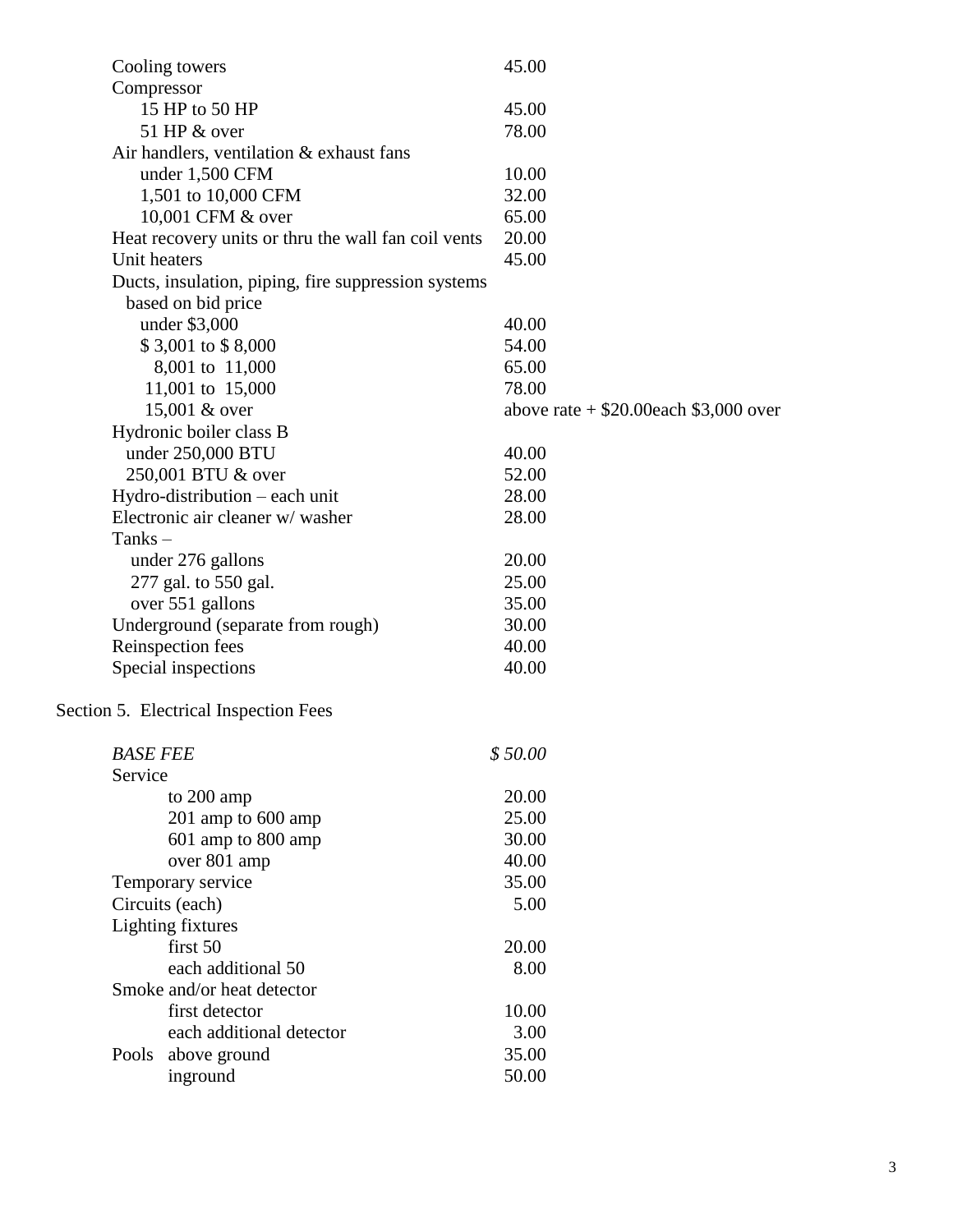| Motors, furnaces, generators & power units       |       |
|--------------------------------------------------|-------|
| $1/4$ hp to 10 hp / first unit                   | 12.00 |
| each additional unit                             | 6.00  |
| 11 hp to 20 hp $/$ first unit                    | 15.00 |
| each additional unit                             | 7.00  |
| 21 hp to 30 hp $/$ first unit                    | 18.00 |
| each additional unit                             | 9.00  |
| 31 hp to 40 hp $/$ first unit                    | 21.00 |
| each additional unit                             | 12.00 |
| 41 hp to 50 hp $/$ first unit                    | 24.00 |
| each additional unit                             | 15.00 |
| 51 hp to 75 hp $/$ first unit                    | 27.00 |
| each additional unit                             | 18.00 |
| / first unit<br>over 75 hp                       | 30.00 |
| each additional unit                             | 21.00 |
| Signs (per circuit)                              | 15.00 |
| Feeders, bus ducts, etc.                         |       |
| per 100 ft. or fraction thereof                  | 15.00 |
| Mobile home park - site/service                  | 25.00 |
| Recreational vehicle park - site/service         | 15.00 |
| Alarm system circuit                             |       |
| drill $\&$ pull stations / first station         | 10.00 |
| each addtnl station                              | 5.00  |
| fire alarm signal devices / first device         | 15.00 |
| each addtnl device 8.00                          |       |
| master panel                                     | 25.00 |
| sprinkler system / wet only                      | 25.00 |
| wet & dry                                        | 35.00 |
| KW, KVA, generators, electric furnaces & welders |       |
| to 20 KW & KVA units                             | 20.00 |
| 21 to 50 KW & KVA                                | 25.00 |
| over 51 KW & KVA                                 | 30.00 |
| Baseboard heating units                          | 5.00  |
| Underground (separate from rough)                | 30.00 |
| Reinspection fees                                | 40.00 |
| Special inspections                              | 40.00 |
|                                                  |       |